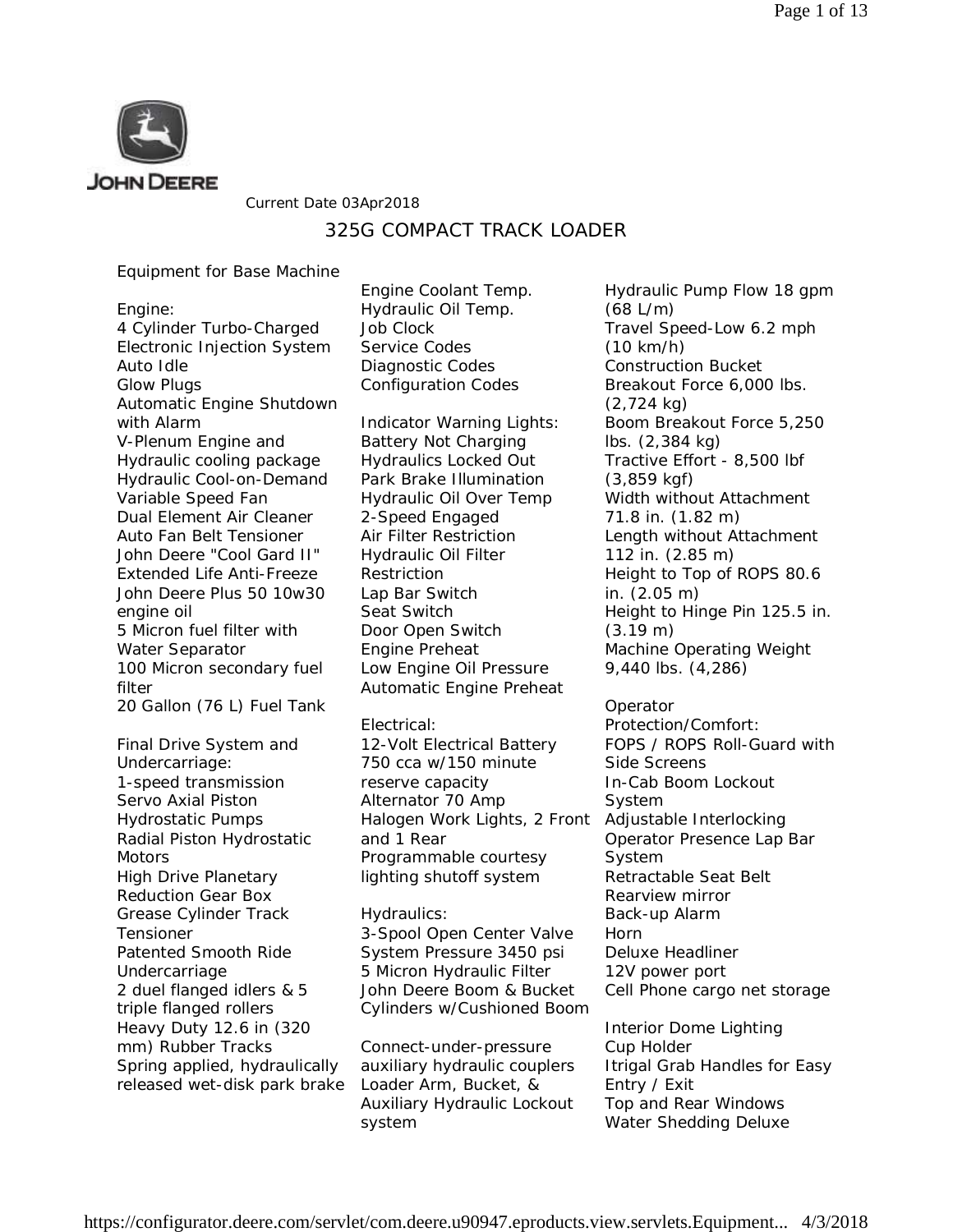| Gauges and Instruments:<br>Key start ignition &<br>electronic rotary throttle<br><b>Fuel Gauge</b><br>Engine Coolant Temperature<br>Operator Selectable LCD<br>Digital Readout:<br>Hourmeter<br>Engine RPM<br><b>Battery Voltage</b>                                                                                                                                                                                                                                | Auxiliary Hydraulics Lock-out Seating<br>Override<br><b>Boom Float</b><br>Performance Characteristics:<br>Gross Horsepower 74 Hp<br>$(54.8$ Kw $)$<br><b>Rated Operating Capacity</b><br>2,590 lbs. (1,176 kg)<br>Tipping Load 7,400 lbs.<br>$(3, 357$ kg) | <b>Convenient Tie Downs</b><br>Attachment Coupler:<br>John Deere patented Quik-<br>Tatch system (no grease<br>required)<br>Warranty:<br>John Deere 1st Year full<br>machine/Unlimited hours<br>w/2nd year of Powertrain<br>plus Hydraulics up to 2000<br>hours |                      |  |
|---------------------------------------------------------------------------------------------------------------------------------------------------------------------------------------------------------------------------------------------------------------------------------------------------------------------------------------------------------------------------------------------------------------------------------------------------------------------|------------------------------------------------------------------------------------------------------------------------------------------------------------------------------------------------------------------------------------------------------------|----------------------------------------------------------------------------------------------------------------------------------------------------------------------------------------------------------------------------------------------------------------|----------------------|--|
| Required - You must select one from each category<br><b>BASE MACHINE</b>                                                                                                                                                                                                                                                                                                                                                                                            |                                                                                                                                                                                                                                                            |                                                                                                                                                                                                                                                                |                      |  |
| F.O.B. Dubuque, Iowa                                                                                                                                                                                                                                                                                                                                                                                                                                                |                                                                                                                                                                                                                                                            |                                                                                                                                                                                                                                                                |                      |  |
| Description<br>325G COMPACT TRACK LOADER                                                                                                                                                                                                                                                                                                                                                                                                                            |                                                                                                                                                                                                                                                            |                                                                                                                                                                                                                                                                | Price<br>\$58,829.00 |  |
| <b>VALUE PACKAGES</b>                                                                                                                                                                                                                                                                                                                                                                                                                                               |                                                                                                                                                                                                                                                            |                                                                                                                                                                                                                                                                |                      |  |
| PRICE LISTED IS A 10% DISCOUNT FOR OPTIONAL EQUIPMENT-EXCLUDING ENGINES. (Each option's price<br>will be listed on the same line as that option.)                                                                                                                                                                                                                                                                                                                   |                                                                                                                                                                                                                                                            |                                                                                                                                                                                                                                                                |                      |  |
| Description                                                                                                                                                                                                                                                                                                                                                                                                                                                         | Code                                                                                                                                                                                                                                                       | Price                                                                                                                                                                                                                                                          |                      |  |
| Standard Compact Track Loader                                                                                                                                                                                                                                                                                                                                                                                                                                       | 0800                                                                                                                                                                                                                                                       | In Base Price                                                                                                                                                                                                                                                  |                      |  |
| Includes standard equipment                                                                                                                                                                                                                                                                                                                                                                                                                                         |                                                                                                                                                                                                                                                            |                                                                                                                                                                                                                                                                |                      |  |
| CANOPY PACKAGE WITH E-H (ISO PATTERN) JOYSTICKS<br>0846<br>(\$20.00)                                                                                                                                                                                                                                                                                                                                                                                                |                                                                                                                                                                                                                                                            |                                                                                                                                                                                                                                                                |                      |  |
| Package includes:<br>EH (ISO Pattern) Joystick Controls (0950)<br>Single-Speed (1025)<br>Turbocharged Engine (1301)<br>English Operator's Manual & Decals (1501)<br>No JDLink (1741)<br>Narrow Zig-Zag Bar Track - 12.6 in. (2550)<br>Standard Hydraulics (3000)<br>2 in. Seat Belt (4000)<br>Manual Quik-Tatch (5000)<br>Canopy - ROPS / FOPS (5200)<br>Standard Lighting Package (5500)<br>Mechanical Suspension Seat (Vinyl) (6001)<br>Standard Fan Drive (6500) |                                                                                                                                                                                                                                                            |                                                                                                                                                                                                                                                                |                      |  |
|                                                                                                                                                                                                                                                                                                                                                                                                                                                                     | Utility Package with E-H (ISO Pattern) Joysticks                                                                                                                                                                                                           | 0861                                                                                                                                                                                                                                                           | (\$596.00)           |  |
| Package includes:<br>E-H (ISO Pattern) Joystick Controls (0950)<br>Two-Speed (1050)<br>Turbocharged Engine (1301)<br>English Operator's Manual & Decals (1501)                                                                                                                                                                                                                                                                                                      |                                                                                                                                                                                                                                                            |                                                                                                                                                                                                                                                                |                      |  |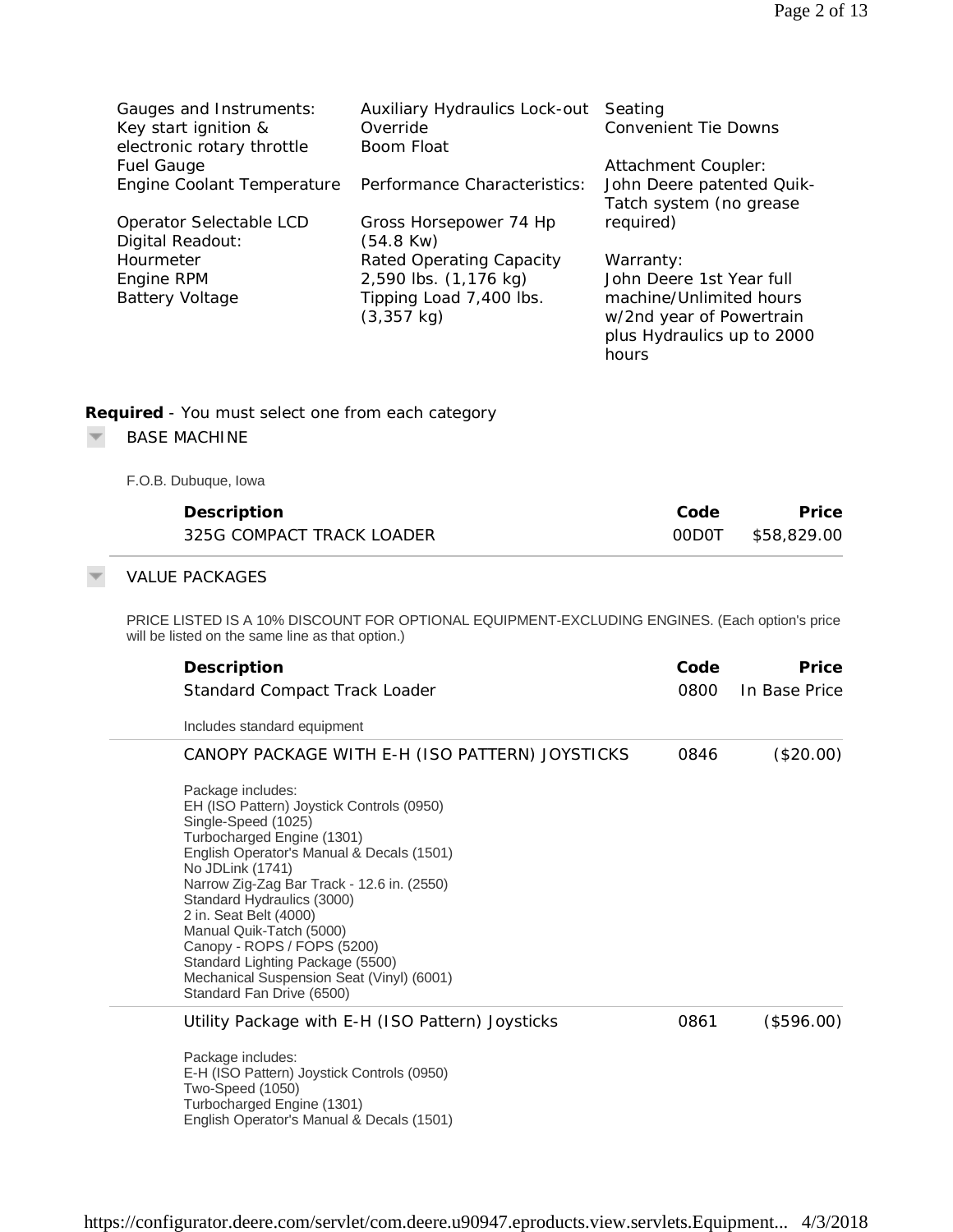No JDLink (1741) Wide Zig-Zag Bar Track - 15.8 in. (2645) Standard Hydraulics and Hydraulic Self-Leveling Up (3001) 2-Inch Seat Belt (4000) Power Quik-Tatch (5001) Canopy - ROPS / FOPS (5200) Standard Lighting Package (5500) Vinyl, Air-Ride Seat (6003) Standard Fan Drive (6500) Foot Rest with Floormat (8380) Keyless Start (Sealed Switch Module) (8395)

Deluxe Cab Package with AC, Heat, Defrost, E-H (ISO or H Pattern Switchable) and Performance Package 0871 (\$1,587.00)

Package includes: ISO-H Switchable Controls and EH Joystick Performance Package (0953) Two-Speed (1050) Turbocharged Engine (1301) English Operator's Manual & Decals (1501) No JDLink (1741) Wide Zig-Zag Bar Track - 15.8 in. (2645) Standard Hydraulics, Hydraulic Self-Leveling Up and Ride Control (3004) 3 in. Seat Belt with Shoulder Harness (4003) Power Quik-Tatch (5001) Cab Enclosure with Heat, Defrost, & Air Conditioning (5204) Deluxe Lighting Package (5550) Air Suspension Seat (Cloth with Heat) (6006) Reversing Fan Drive (6501) Rear View Camera (8042) Radio, AM/FM with Bluetooth (8342) Foot Rest with Floormat (8380) Keyless Start (Sealed Switch Module) (8395)

Utility Package with E-H (ISO Pattern) Joysticks

0867 (\$1,001.00)

Package includes: E-H (ISO Pattern) Joystick Controls (0950) Two-Speed (1050) Turbocharged Engine (1301) English Operator's Manual & Decals (1501) No JDLink (1741) Narrow Zig-Zag Bar Track - 12.6 in. (2550) Standard Hydraulics and Hydraulic Self-Leveling Up (3001) 3 in. Seat Belt with Shoulder Harness (4003) Power Quik-Tatch (5001) Cab Enclosure with Heat, Defrost, & Air Conditioning (5204) Standard Lighting Package (5500) Air Suspension Seat (Cloth with Heat) (6006) Standard Fan Drive (6500) Radio, AM/FM with Bluetooth (8342) Keyless Start (Sealed Switch Module) (8395)

IT4 Deluxe Cab Package with AC, Heat, Defrost, E-H (ISO or H Pattern Switchable) and Performance Package 0888 (\$1,558.00)

Package includes: ISO-H Switchable Controls and EH Joystick Performance Package (0953) Two-Speed (1050) Turbocharged Engine (1310) English Operator's Manual & Decals for Canada (1502) No JDLink (1741) Narrow Zig-Zag Bar Track - 12.6 in. (2550) Standard Hydraulics, Hydraulic Self-Leveling Up and Ride Control (3004) 3 in. Seat Belt with Shoulder Harness (4003) Power Quik-Tatch (5001)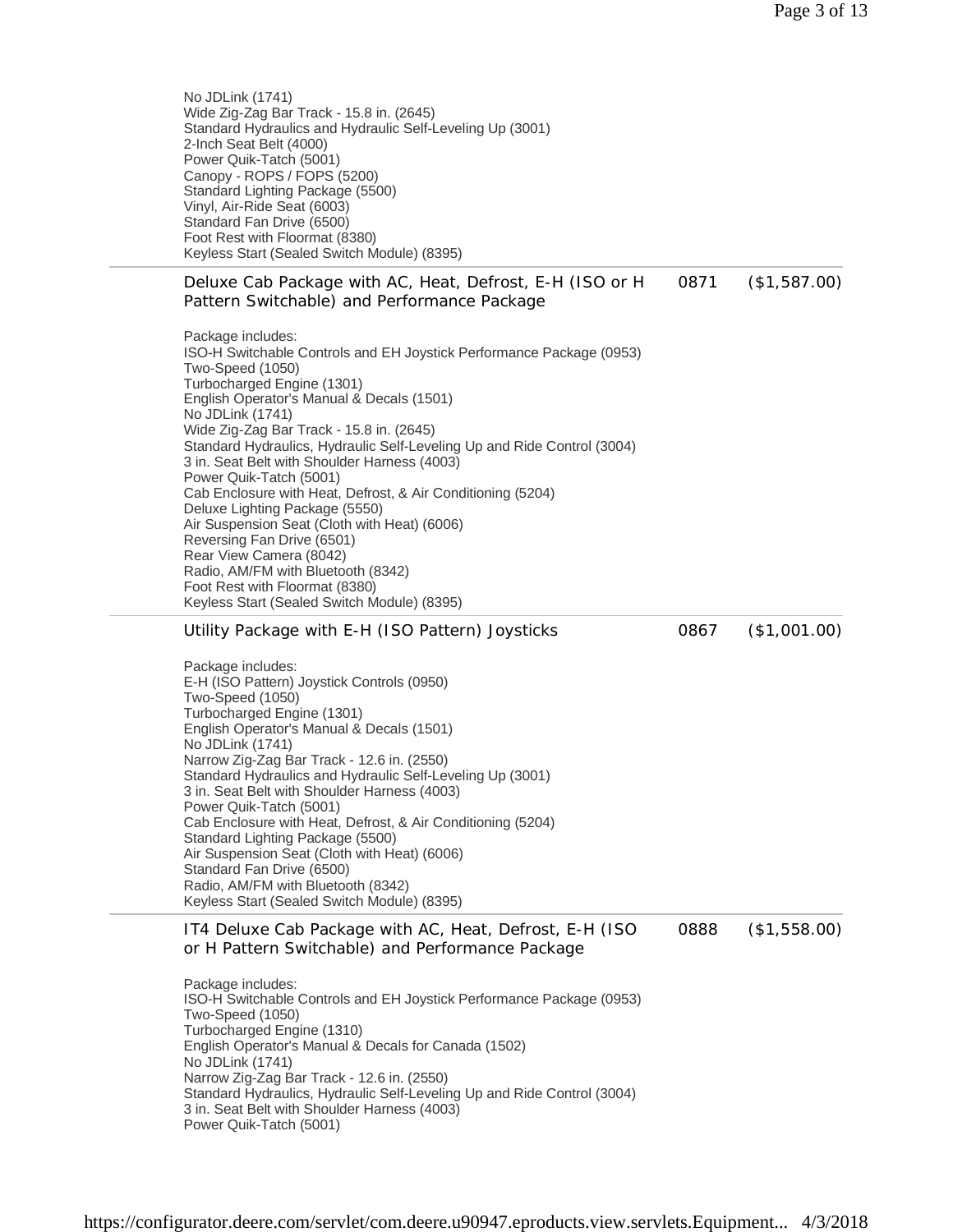Cab Enclosure with Heat, Defrost, & Air Conditioning (5204) Deluxe Lighting Package (5550) Air Suspension Seat (Cloth with Heat) (6006) Standard Fan Drive (6500) Rear View Camera (8042) Cold Start Package (8050) Chrome Exhaust (8225) Radio, AM/FM with Bluetooth (8342) Foot Rest with Floormat (8380) Keyless Start (Sealed Switch Module) (8395) 78 in. HD Construction Bucket (19.4 cu. ft.) with Edge (9052)

IT4 Deluxe Cab Package with AC, Heat, Defrost, High Flow Hydraulics, E-H (ISO or H Pattern Switchable) and Performance P 0889 (\$1,822.00)

Package includes: ISO-H Switchable Controls and EH Joystick Performance Package (0953) Two-Speed (1050) Turbocharged Engine (1310) English Operator's Manual & Decals for Canada (1502) No JDLink (1741) Narrow Zig-Zag Bar Track - 12.6 in. (2550) High Flow Hydraulics, Hydraulic Self-Leveling, and Ride Control (3005) 3 in. Seat Belt with Shoulder Harness (4003) Power Quik-Tatch (5001) Cab Enclosure with Heat, Defrost, & Air Conditioning (5204) Deluxe Lighting Package (5550) Air Suspension Seat (Cloth with Heat) (6006) Reversing Fan Drive (6501) Rear View Camera (8042) Cold Start Package (8050) Chrome Exhaust (8225) Radio, AM/FM with Bluetooth (8342) Foot Rest with Floormat (8380) Keyless Start (Sealed Switch Module) (8395) 78 in. HD Construction Bucket (19.4 cu. ft.) with Edge (9052)

#### ENGINE

| Description<br>Engine - Turbocharged                                                                                                                                                                                                                                 | Code<br>1301 | Price<br>\$2,678.00 |
|----------------------------------------------------------------------------------------------------------------------------------------------------------------------------------------------------------------------------------------------------------------------|--------------|---------------------|
| Required for the United States. Not available for export to markets without<br>ultra-low sulfur fuel. This engine is certified to FT4 EPA emission<br>standards.<br>Yamnar 4TNV98CT 3.3L<br>4 Cylinder Turbo-Charged<br>74 Gross hp (54.8 kW)<br>70 Net hp (52.5 kW) |              |                     |
| <b>ENGINE FAN</b>                                                                                                                                                                                                                                                    |              |                     |
| Description                                                                                                                                                                                                                                                          | Code         | Price               |
| Standard Fan Drive                                                                                                                                                                                                                                                   | 6500         | In Base Price       |
| Reversing Fan Drive                                                                                                                                                                                                                                                  | 6501         | \$830.00            |
| CANOPY OR CAB                                                                                                                                                                                                                                                        |              |                     |
| Description                                                                                                                                                                                                                                                          | Code         | Price               |
| Canopy - ROPS / FOPS                                                                                                                                                                                                                                                 | 5200         | In Base Price       |
|                                                                                                                                                                                                                                                                      |              |                     |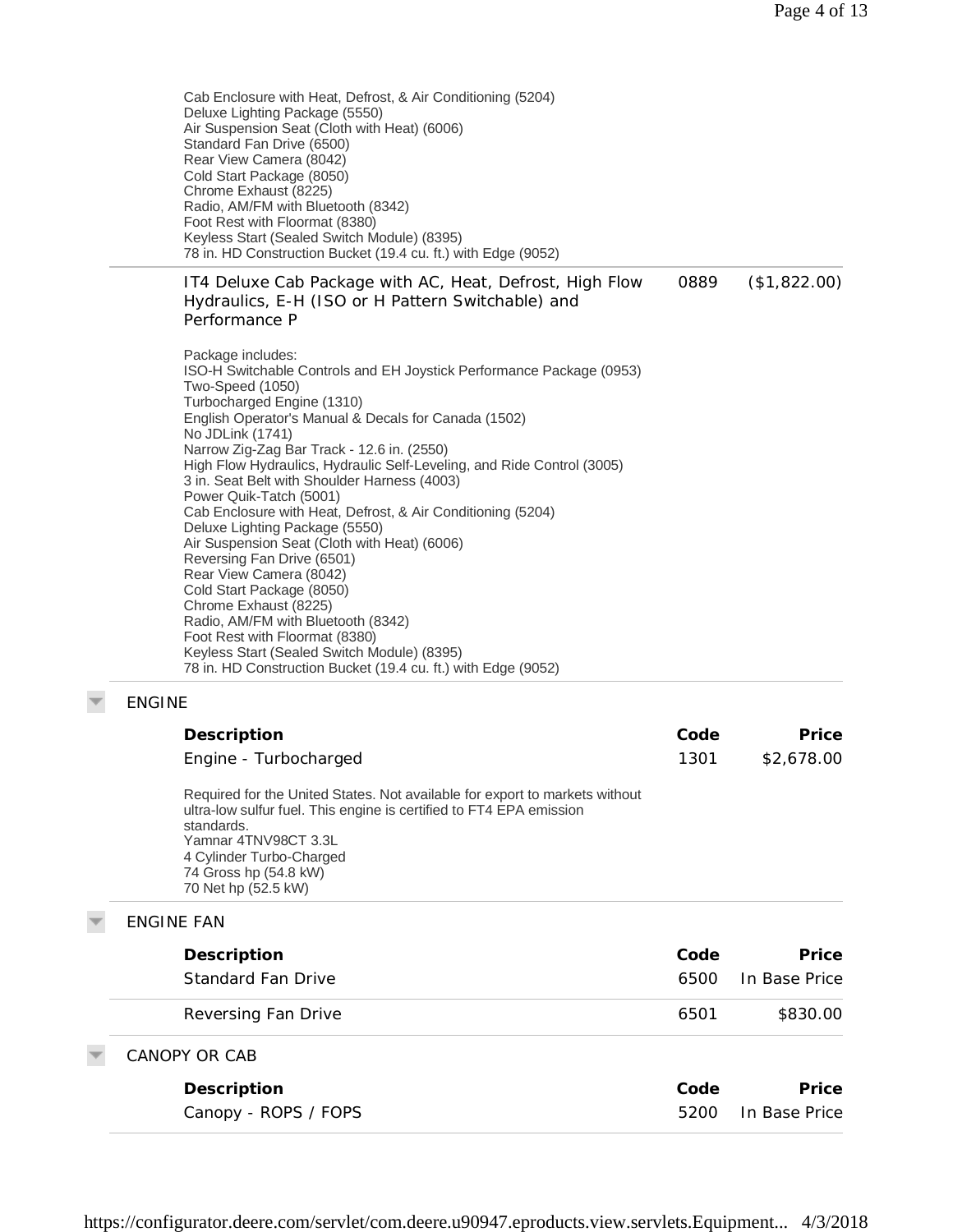| Cab Enclosure with Air-Conditioning, Heat and Defrost                                                                                                                      | 5204 | \$4,473.00    |
|----------------------------------------------------------------------------------------------------------------------------------------------------------------------------|------|---------------|
| Glass Front Door w/ Wiper and Glass Slide Windows. Requires 2-inch Seat<br>Belt with Shoulder Harness (4001) or 3-inch Seat Belt with Shoulder<br>Harness (4003).          |      |               |
| Cab Enclosure with Air-Conditioning, Heat, Defrost, and<br>Severe Duty Door                                                                                                | 5205 | \$6,672.00    |
| Requires 2-inch Seat Belt with Shoulder Harness (4001) or 3-inch Seat Belt<br>with Shoulder Harness (4003)                                                                 |      |               |
| <b>SEAT</b>                                                                                                                                                                |      |               |
| Description                                                                                                                                                                | Code | Price         |
| Mechanical Suspension Seat (Vinyl)                                                                                                                                         | 6001 | In Base Price |
| Vinyl, Air-Ride Seat                                                                                                                                                       | 6003 | \$452.00      |
| Air Suspension Seat (Cloth with Heat)                                                                                                                                      | 6006 | \$625.00      |
| For use with Cab 5204.                                                                                                                                                     |      |               |
| <b>SEAT BELT</b>                                                                                                                                                           |      |               |
| Description                                                                                                                                                                | Code | Price         |
| 2-Inch Seat Belt                                                                                                                                                           | 4000 | In Base Price |
| For use with Canopy - ROPS / FOPS (5200).                                                                                                                                  |      |               |
| 2-Inch Seat Belt with Shoulder Harness                                                                                                                                     | 4001 | \$212.00      |
| For use with Cab Enclosure with Heat and Defrost and Cab Enclosure with<br>Heat, Defrost, and Air-Conditioning (5204)                                                      |      |               |
| 3-Inch Seat Belt with Shoulder Harness                                                                                                                                     | 4003 | \$379.00      |
| <b>CONTROLS</b>                                                                                                                                                            |      |               |
| Description                                                                                                                                                                | Code | Price         |
| E-H (ISO Pattern) Joystick Controls                                                                                                                                        | 0950 | In Base Price |
| ISO-H Switchable Controls and EH Joystick Performance<br>Package                                                                                                           | 0953 | \$1,035.00    |
| Includes Switchable Controls between ISO Joystick Control or H-Pattern<br>Joystick control modes.                                                                          |      |               |
| Includes Switchable Accelerator/Decelerator with right side foot pedal when<br>operating in ISO or H-Pattern Joystick Control mode.                                        |      |               |
| EH Joystick Performance Package Features:<br>Selectable propel speeds<br>Creeper Mode<br>Boom and Bucket speed settings<br>12V 3 Pin and 14 Pin Attachment Control Harness |      |               |
| <b>TRANSMISSION</b>                                                                                                                                                        |      |               |
| Description                                                                                                                                                                | Code | Price         |
| SINGLE-SPEED                                                                                                                                                               | 1025 | In Base Price |
|                                                                                                                                                                            |      |               |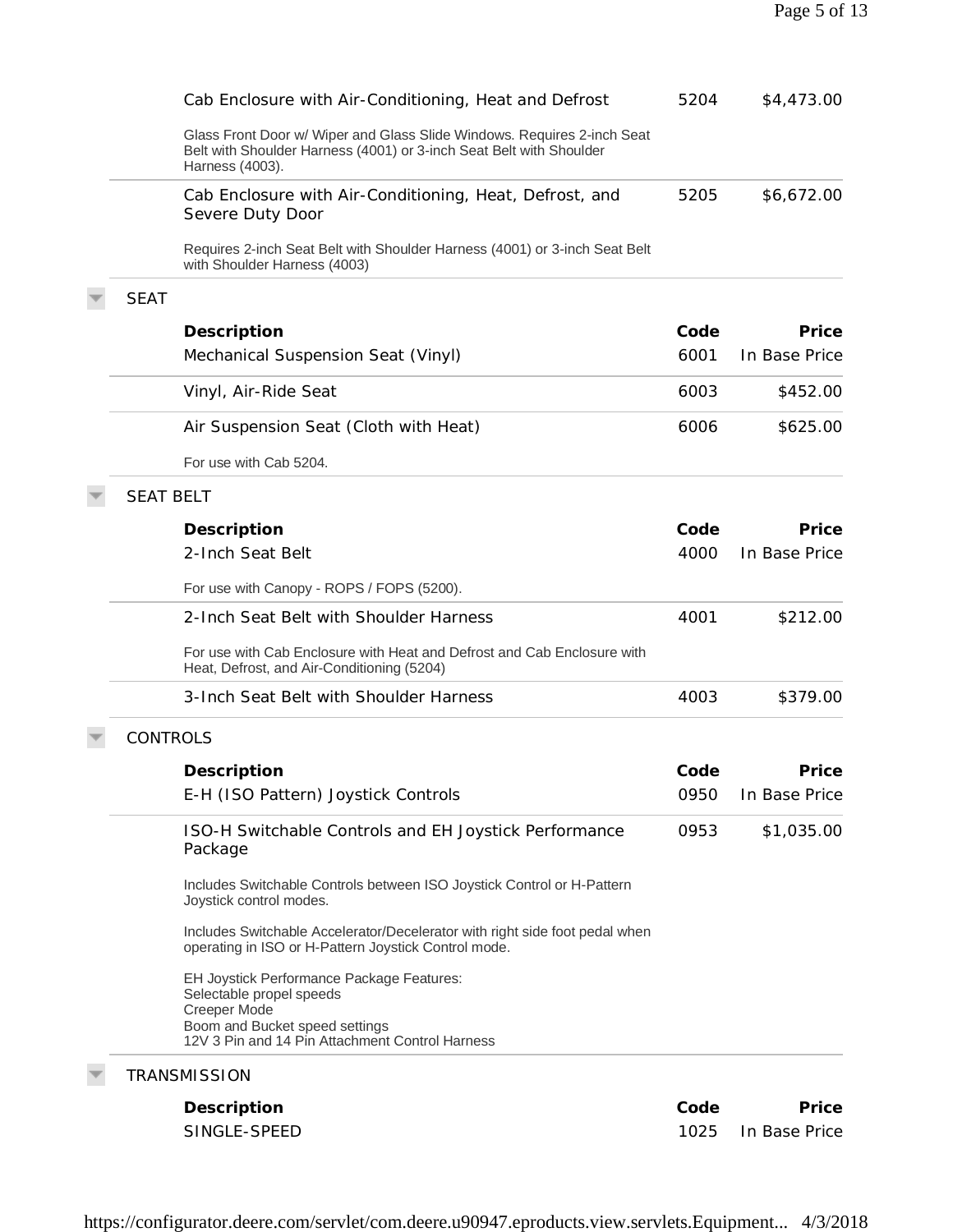| <b>TWO-SPEED</b>                                                       | 1050 | \$2,033.00    |
|------------------------------------------------------------------------|------|---------------|
| <b>HYDRAULICS</b>                                                      |      |               |
| Description                                                            | Code | Price         |
| <b>Standard Hydraulics</b>                                             | 3000 | In Base Price |
| Pump $Flow = 19$ gpm                                                   |      |               |
| Standard Hydraulics and Hydraulic Self-Leveling Up                     | 3001 | \$575.00      |
| Pump $Flow = 19$ gpm                                                   |      |               |
| Standard Hydraulics, Hydraulic Self-Leveling Up and Ride<br>Control    | 3004 | \$1,250.00    |
| Pump $Flow = 19$ gpm                                                   |      |               |
| <b>High Flow Hydraulics</b>                                            | 3002 | \$1,830.00    |
| Pump $Flow = 27$ gpm                                                   |      |               |
| Includes 1/2 in Auxiliary coupler sizes.                               |      |               |
| High Flow Hydraulics, Hydraulic Self-Leveling, and Ride<br>Control     | 3005 | \$3,058.00    |
| <b>TRACK</b>                                                           |      |               |
| Description                                                            | Code | Price         |
| Narrow                                                                 | 2500 | In Base Price |
| Offset Block Lug Rubber Tracks - 15.8 in.<br>Gives 71.5 in. CTL width. |      |               |
| Narrow Zig-Zag Bar Track - 12.6 in.                                    | 2550 | \$200.00      |
| Gives 71.5 in. CTL width.                                              |      |               |
| Wide                                                                   | 2600 | \$1,430.00    |
| Gives 74.7 in. CTL width.                                              |      |               |
| Wide Zig-Zag Multi-Bar Tracks - 15.8 in. (400mm) Tracks                | 2645 | \$1,630.00    |
| Gives 74.7 in. CTL width.                                              |      |               |
| OPERATOR'S MANUAL AND DECALS                                           |      |               |
| Description                                                            | Code | Price         |
| English Operator's Manual & Decals                                     | 1501 | No Charge     |
| For use with FT4 Engine                                                |      |               |
| French Operator's Manual & Decals                                      | 1510 | No Charge     |
| For use with FT4 Engine                                                |      |               |
| Spanish Operator's Manual & Decals                                     | 1515 | No Charge     |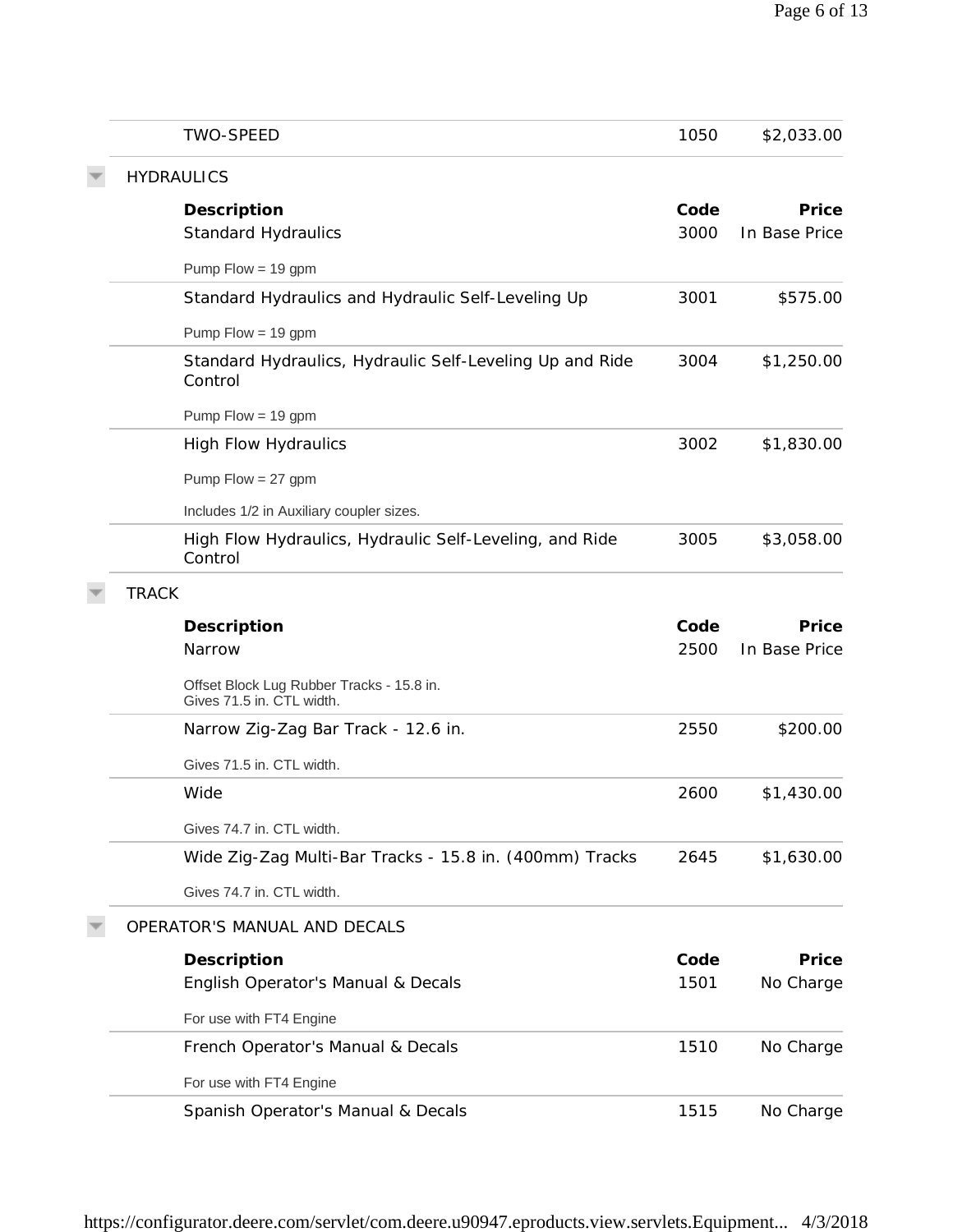| 1503<br>English Operator's Manual & No Text Decals<br>Not for Canada<br>For use with IT4/Stage IIIB Engine<br>1512<br>French Operator's Manual & No Text Decals<br>Not for Canada<br>For use with IT4/Stage IIIB Engine<br>1516<br>Spanish Operator's Manual & No Text Decals<br>Not for Canada<br>For use with IT4/Stage IIIB Engine<br><b>LIGHTING</b><br>Code<br>Description<br>Standard Lighting Package<br>5500<br>Includes 2 front halogen work headlights and rear work light.<br>5550<br>Deluxe Lighting Package<br>Includes 2 additional CAB mounted side lights and LED light bulbs for all<br>exterior machine lights.<br><b>QUIK-TATCH</b><br>Description<br>Code<br>Manual Quik-Tatch<br>5000<br>Power Quik-Tatch<br>5001<br><b>JDLINK</b><br>Code<br>Description<br>JDLink Ultimate Cellular - 3 Years<br>170A<br>Includes JDLink hardware: 4G LTE modular telematics gateway (MTG) with<br>Wi-Fi data transfer and Bluetooth circuitry, JDLink Ultimate activation,<br>integrated cab wiring harness and antenna.<br>JDLink utilizes cellular and satellite technology infrastructure that is outside<br>the control of John Deere. Changes to that infrastructure may require<br>customers to purchase compatible JDLink hardware to restore functionality.<br>Includes a 3 year subscription. Annual subscription renewal required after 3<br>years for continued functionality. JDLink customer account must be created<br>to access JDLink Ultimate data. Go to www.StellarSupport.com to renew or<br>update JDLink subscriptions.<br>Use of this service, and all rights and obligations of John Deere and the<br>Customer (as identified in the applicable agreement), are governed by the<br>terms and conditions outlined in the applicable Services and Software<br>agreements available at www.JohnDeere.com/Agreements. If these terms<br>and conditions are not agreeable do not proceed and do not use the<br>service.<br>Less JDLink<br>1741 | For use with FT4 Engine |               |
|---------------------------------------------------------------------------------------------------------------------------------------------------------------------------------------------------------------------------------------------------------------------------------------------------------------------------------------------------------------------------------------------------------------------------------------------------------------------------------------------------------------------------------------------------------------------------------------------------------------------------------------------------------------------------------------------------------------------------------------------------------------------------------------------------------------------------------------------------------------------------------------------------------------------------------------------------------------------------------------------------------------------------------------------------------------------------------------------------------------------------------------------------------------------------------------------------------------------------------------------------------------------------------------------------------------------------------------------------------------------------------------------------------------------------------------------------------------------------------------------------------------------------------------------------------------------------------------------------------------------------------------------------------------------------------------------------------------------------------------------------------------------------------------------------------------------------------------------------------------------------------------------------------------------------------------------------------------------------|-------------------------|---------------|
|                                                                                                                                                                                                                                                                                                                                                                                                                                                                                                                                                                                                                                                                                                                                                                                                                                                                                                                                                                                                                                                                                                                                                                                                                                                                                                                                                                                                                                                                                                                                                                                                                                                                                                                                                                                                                                                                                                                                                                           |                         | No Charge     |
|                                                                                                                                                                                                                                                                                                                                                                                                                                                                                                                                                                                                                                                                                                                                                                                                                                                                                                                                                                                                                                                                                                                                                                                                                                                                                                                                                                                                                                                                                                                                                                                                                                                                                                                                                                                                                                                                                                                                                                           |                         |               |
|                                                                                                                                                                                                                                                                                                                                                                                                                                                                                                                                                                                                                                                                                                                                                                                                                                                                                                                                                                                                                                                                                                                                                                                                                                                                                                                                                                                                                                                                                                                                                                                                                                                                                                                                                                                                                                                                                                                                                                           |                         | No Charge     |
|                                                                                                                                                                                                                                                                                                                                                                                                                                                                                                                                                                                                                                                                                                                                                                                                                                                                                                                                                                                                                                                                                                                                                                                                                                                                                                                                                                                                                                                                                                                                                                                                                                                                                                                                                                                                                                                                                                                                                                           |                         |               |
|                                                                                                                                                                                                                                                                                                                                                                                                                                                                                                                                                                                                                                                                                                                                                                                                                                                                                                                                                                                                                                                                                                                                                                                                                                                                                                                                                                                                                                                                                                                                                                                                                                                                                                                                                                                                                                                                                                                                                                           |                         | No Charge     |
|                                                                                                                                                                                                                                                                                                                                                                                                                                                                                                                                                                                                                                                                                                                                                                                                                                                                                                                                                                                                                                                                                                                                                                                                                                                                                                                                                                                                                                                                                                                                                                                                                                                                                                                                                                                                                                                                                                                                                                           |                         |               |
|                                                                                                                                                                                                                                                                                                                                                                                                                                                                                                                                                                                                                                                                                                                                                                                                                                                                                                                                                                                                                                                                                                                                                                                                                                                                                                                                                                                                                                                                                                                                                                                                                                                                                                                                                                                                                                                                                                                                                                           |                         |               |
|                                                                                                                                                                                                                                                                                                                                                                                                                                                                                                                                                                                                                                                                                                                                                                                                                                                                                                                                                                                                                                                                                                                                                                                                                                                                                                                                                                                                                                                                                                                                                                                                                                                                                                                                                                                                                                                                                                                                                                           |                         | Price         |
|                                                                                                                                                                                                                                                                                                                                                                                                                                                                                                                                                                                                                                                                                                                                                                                                                                                                                                                                                                                                                                                                                                                                                                                                                                                                                                                                                                                                                                                                                                                                                                                                                                                                                                                                                                                                                                                                                                                                                                           |                         | In Base Price |
|                                                                                                                                                                                                                                                                                                                                                                                                                                                                                                                                                                                                                                                                                                                                                                                                                                                                                                                                                                                                                                                                                                                                                                                                                                                                                                                                                                                                                                                                                                                                                                                                                                                                                                                                                                                                                                                                                                                                                                           |                         |               |
|                                                                                                                                                                                                                                                                                                                                                                                                                                                                                                                                                                                                                                                                                                                                                                                                                                                                                                                                                                                                                                                                                                                                                                                                                                                                                                                                                                                                                                                                                                                                                                                                                                                                                                                                                                                                                                                                                                                                                                           |                         | \$900.00      |
|                                                                                                                                                                                                                                                                                                                                                                                                                                                                                                                                                                                                                                                                                                                                                                                                                                                                                                                                                                                                                                                                                                                                                                                                                                                                                                                                                                                                                                                                                                                                                                                                                                                                                                                                                                                                                                                                                                                                                                           |                         |               |
|                                                                                                                                                                                                                                                                                                                                                                                                                                                                                                                                                                                                                                                                                                                                                                                                                                                                                                                                                                                                                                                                                                                                                                                                                                                                                                                                                                                                                                                                                                                                                                                                                                                                                                                                                                                                                                                                                                                                                                           |                         |               |
|                                                                                                                                                                                                                                                                                                                                                                                                                                                                                                                                                                                                                                                                                                                                                                                                                                                                                                                                                                                                                                                                                                                                                                                                                                                                                                                                                                                                                                                                                                                                                                                                                                                                                                                                                                                                                                                                                                                                                                           |                         | Price         |
|                                                                                                                                                                                                                                                                                                                                                                                                                                                                                                                                                                                                                                                                                                                                                                                                                                                                                                                                                                                                                                                                                                                                                                                                                                                                                                                                                                                                                                                                                                                                                                                                                                                                                                                                                                                                                                                                                                                                                                           |                         | In Base Price |
|                                                                                                                                                                                                                                                                                                                                                                                                                                                                                                                                                                                                                                                                                                                                                                                                                                                                                                                                                                                                                                                                                                                                                                                                                                                                                                                                                                                                                                                                                                                                                                                                                                                                                                                                                                                                                                                                                                                                                                           |                         | \$724.00      |
|                                                                                                                                                                                                                                                                                                                                                                                                                                                                                                                                                                                                                                                                                                                                                                                                                                                                                                                                                                                                                                                                                                                                                                                                                                                                                                                                                                                                                                                                                                                                                                                                                                                                                                                                                                                                                                                                                                                                                                           |                         |               |
|                                                                                                                                                                                                                                                                                                                                                                                                                                                                                                                                                                                                                                                                                                                                                                                                                                                                                                                                                                                                                                                                                                                                                                                                                                                                                                                                                                                                                                                                                                                                                                                                                                                                                                                                                                                                                                                                                                                                                                           |                         | Price         |
|                                                                                                                                                                                                                                                                                                                                                                                                                                                                                                                                                                                                                                                                                                                                                                                                                                                                                                                                                                                                                                                                                                                                                                                                                                                                                                                                                                                                                                                                                                                                                                                                                                                                                                                                                                                                                                                                                                                                                                           |                         | \$1,200.00    |
|                                                                                                                                                                                                                                                                                                                                                                                                                                                                                                                                                                                                                                                                                                                                                                                                                                                                                                                                                                                                                                                                                                                                                                                                                                                                                                                                                                                                                                                                                                                                                                                                                                                                                                                                                                                                                                                                                                                                                                           |                         |               |
|                                                                                                                                                                                                                                                                                                                                                                                                                                                                                                                                                                                                                                                                                                                                                                                                                                                                                                                                                                                                                                                                                                                                                                                                                                                                                                                                                                                                                                                                                                                                                                                                                                                                                                                                                                                                                                                                                                                                                                           |                         |               |
|                                                                                                                                                                                                                                                                                                                                                                                                                                                                                                                                                                                                                                                                                                                                                                                                                                                                                                                                                                                                                                                                                                                                                                                                                                                                                                                                                                                                                                                                                                                                                                                                                                                                                                                                                                                                                                                                                                                                                                           |                         |               |
|                                                                                                                                                                                                                                                                                                                                                                                                                                                                                                                                                                                                                                                                                                                                                                                                                                                                                                                                                                                                                                                                                                                                                                                                                                                                                                                                                                                                                                                                                                                                                                                                                                                                                                                                                                                                                                                                                                                                                                           |                         | No Charge     |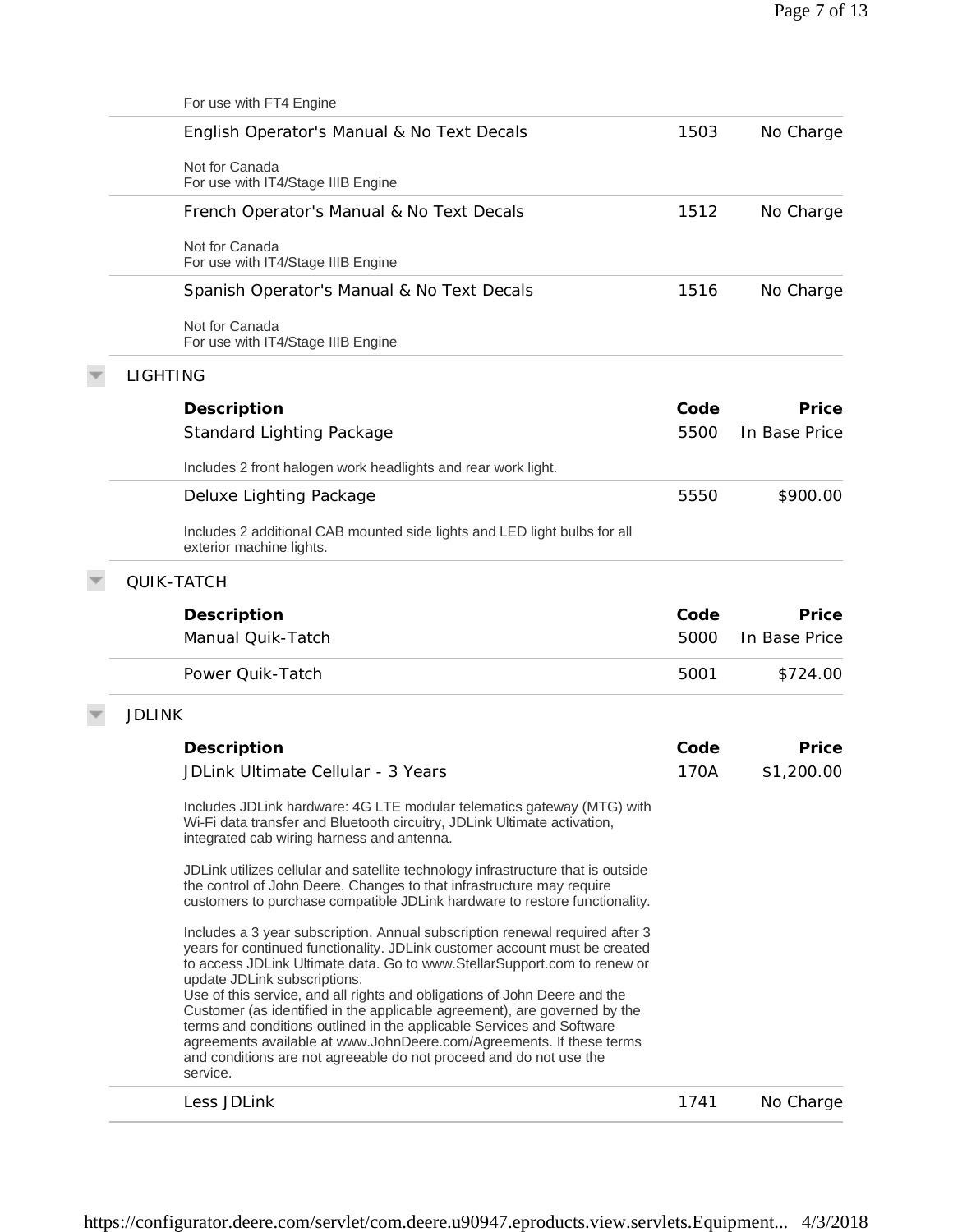# **Optional** *- Select as desired*

 $\blacktriangleright$  COLD START PACKAGES

| Description                                                                                                                               | Code | Price    |
|-------------------------------------------------------------------------------------------------------------------------------------------|------|----------|
| Cold Start Package                                                                                                                        | 8050 | \$303.00 |
| Includes Heavy Duty 925cca Battery, Hydraulic Bypass, and Block<br>Heater. (110 volt)<br>Includes Hydrau XR Cold Start Oil for Hydraulics |      |          |
| <b>EXHAUST</b>                                                                                                                            |      |          |
| Description                                                                                                                               | Code | Price    |
| <b>Chrome Exhaust</b>                                                                                                                     | 8225 | \$328.00 |
| AIR PRE-CLEANER                                                                                                                           |      |          |
| Description                                                                                                                               | Code | Price    |
| Engine Air Precleaner                                                                                                                     | 8060 | \$455.00 |
| <b>RADIO</b>                                                                                                                              |      |          |
| Description                                                                                                                               | Code | Price    |
| Radio, AM/FM with Bluetooth                                                                                                               | 8342 | \$600.00 |
| <b>MIRRORS</b>                                                                                                                            |      |          |
| Description                                                                                                                               | Code | Price    |
| Mirror (mount on boom)                                                                                                                    | 8355 | \$87.00  |
| <b>FLOOR MAT</b>                                                                                                                          |      |          |
| Description                                                                                                                               | Code | Price    |
| Foot Rest with Floormat                                                                                                                   | 8380 | \$144.00 |
| For use with E-H (ISO Pattern) Joystick Controls (0950), or E-H (H Pattern)<br>Joystick Controls (0975).                                  |      |          |
| <b>KEYLESS START</b>                                                                                                                      |      |          |
| Description                                                                                                                               | Code | Price    |
| Keyless Start (Sealed Switch Module)                                                                                                      | 8395 | \$399.00 |
| Includes: programmable machine security code system                                                                                       |      |          |
| <b>REAR CAMERA</b>                                                                                                                        |      |          |
| Description                                                                                                                               | Code | Price    |
| Rear View Camera                                                                                                                          | 8042 | \$850.00 |
| Includes 5" LCD monitor.                                                                                                                  |      |          |
| COUNTERWEIGHT                                                                                                                             |      |          |
| Description                                                                                                                               | Code | Price    |
| Counterweight, Stackable (Single Set)                                                                                                     | 8300 | \$349.00 |

https://configurator.deere.com/servlet/com.deere.u90947.eproducts.view.servlets.Equipment... 4/3/2018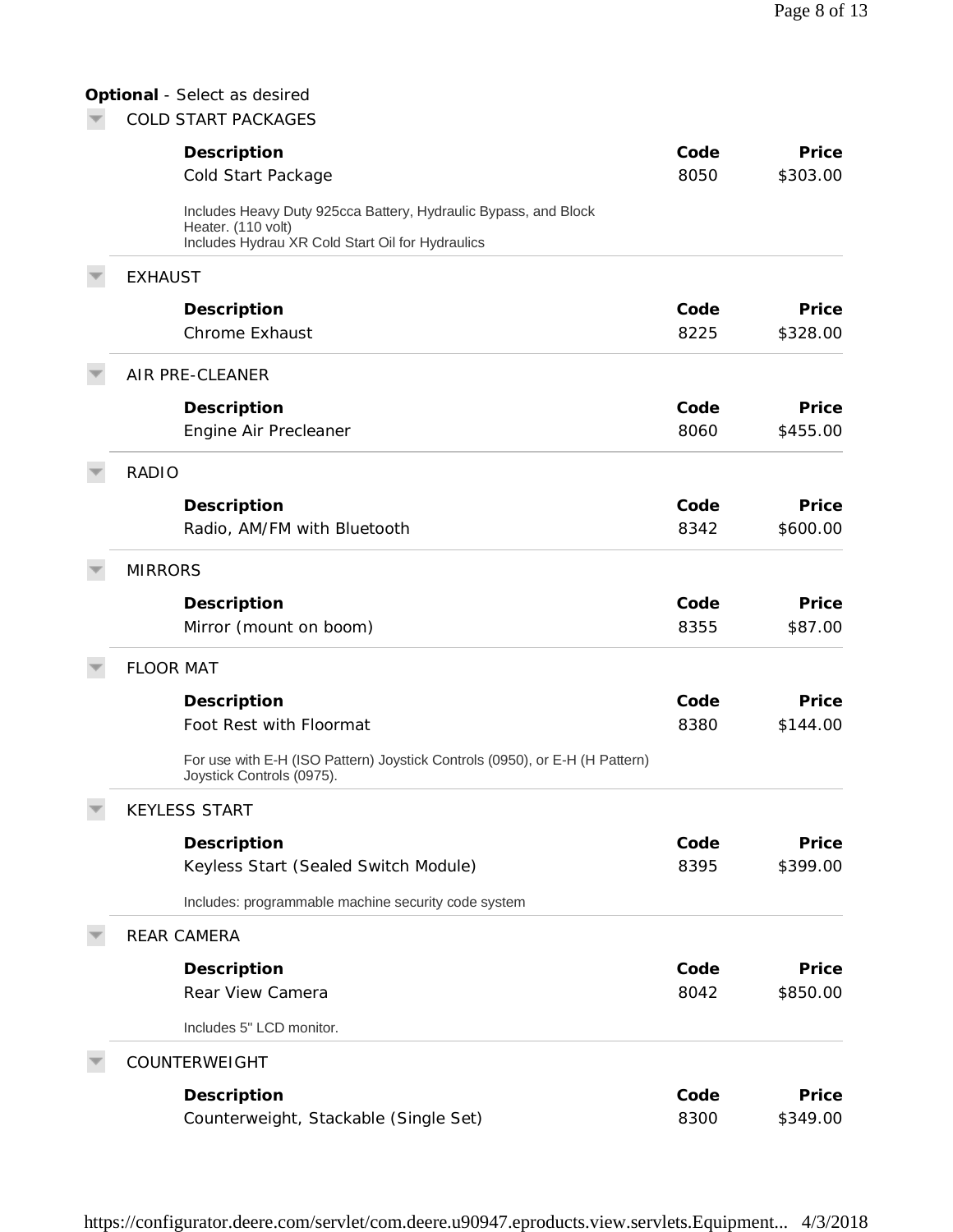| Includes 2 - 86 lb weights (39 Kg)                                                          |              |                   |
|---------------------------------------------------------------------------------------------|--------------|-------------------|
| Counterweight, Stackable (Second Set)                                                       | 8305         | \$349.00          |
| Includes 2 - 86 lb weights (39 Kg)                                                          |              |                   |
| Counterweight, Stackable (Third Set)                                                        | 8310         | \$349.00          |
| Includes 2 - 86 lb weights (39 Kg)<br>Requires Counterweight, Stackable (Second Set) (8305) |              |                   |
| <b>EXPORT CODES</b>                                                                         |              |                   |
| Code<br>Description                                                                         |              | Price             |
| <b>BATTERIES</b>                                                                            |              |                   |
| Description<br>Battery, Heavy Duty, 925cca                                                  | Code<br>8045 | Price<br>\$55.00  |
| Not for use with Cold Start Package (8050).                                                 |              |                   |
| <b>WARNING LIGHTS</b>                                                                       |              |                   |
| Description<br><b>Hazard Warning Lights</b>                                                 | Code<br>8075 | Price<br>\$159.00 |
| <b>GRILLE</b>                                                                               |              |                   |
| Description                                                                                 | Code         | Price             |
| <b>HD Rear Grille</b>                                                                       | 8370         | \$486.00          |
| Provides protection to cooling package.                                                     |              |                   |
| <b>BUCKETS</b>                                                                              |              |                   |
| Description                                                                                 | Code         | Price             |
| 72 in. Construction Bucket (17.8 cu. ft.)                                                   | 9040         | \$1,030.00        |
| 72 in. Construction Bucket (17.8 cu. ft.) with Edge                                         | 9041         | \$1,231.00        |
| 78 in. HD Construction Bucket (19.4 cu. ft.)                                                | 9051         | \$1,149.00        |
| 78 in. HD Construction Bucket (19.4 cu. ft.) with Edge                                      | 9052         | \$1,339.00        |
| 72 in. Grading Heel Bucket (16.8 cu. ft.)                                                   | 9125         | \$1,120.00        |
| 72 in. Grading Heel Bucket (16.8 cu. ft.) with Teeth                                        | 9127         | \$1,370.00        |
| 72 in. Tooth Bucket (17.8 cu. ft.)                                                          | 9210         | \$1,231.00        |
| 78 in. HD Tooth Bucket (19.4 cu. ft.)                                                       | 9221         | \$1,353.00        |
| 72 in. Utility Bucket (22.6 cu. ft.)                                                        | 9320         | \$1,065.00        |
| 72 in. Utility Bucket (22.6 cu. ft.) with Edge                                              | 9321         | \$1,252.00        |
| 72 in. Construction Bucket (17.8 cu. ft.) with Serrated Edge                                | 9322         | \$1,400.00        |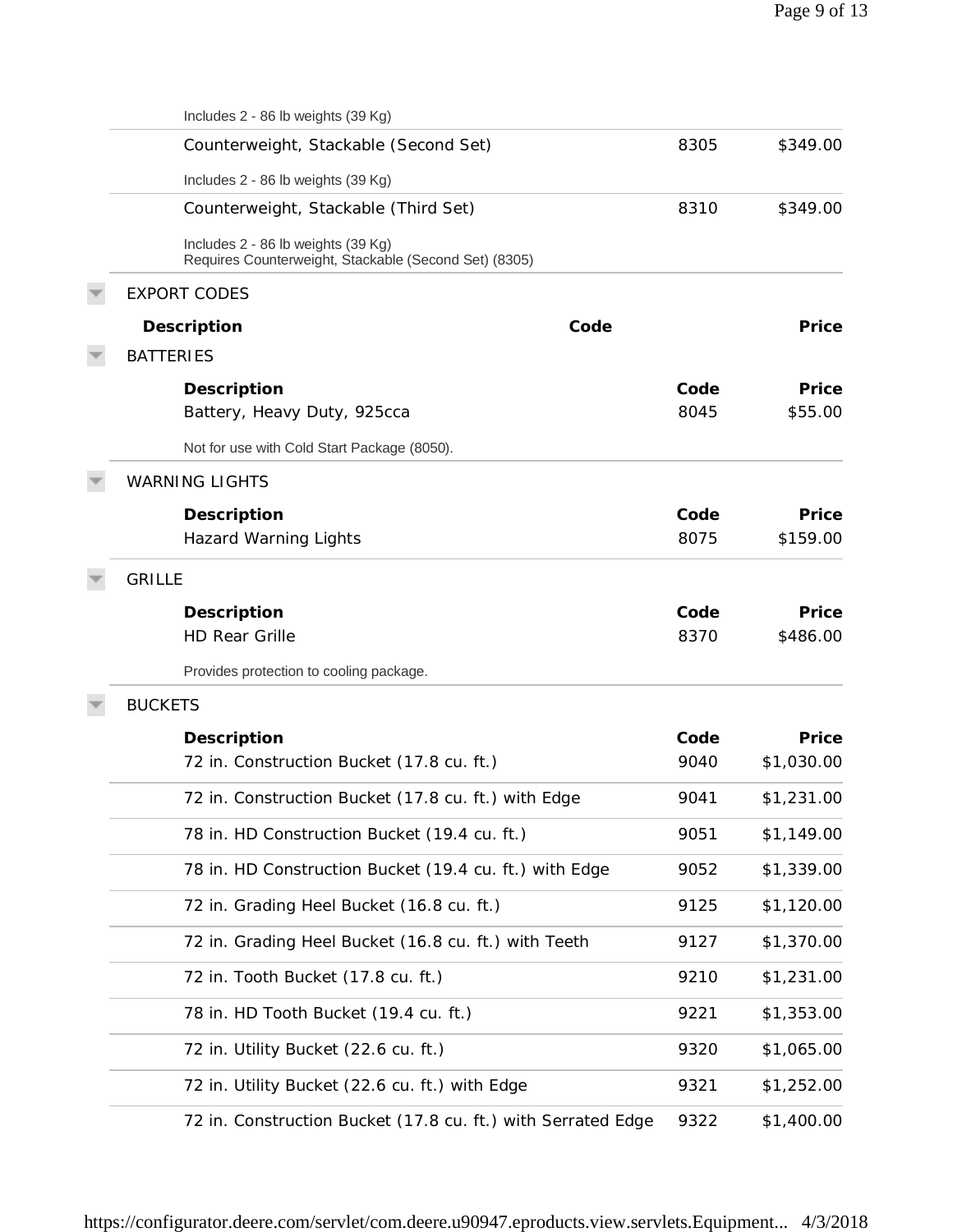| 78 in. HD Grading Heel Bucket (18.2 cu. ft.)                                                                                                                                       | 9325     | \$1,290.00 |
|------------------------------------------------------------------------------------------------------------------------------------------------------------------------------------|----------|------------|
| 78 in. HD Grading Heel Bucket (18.2 cu. ft.) with Teeth                                                                                                                            | 9327     | \$1,565.00 |
| 78 in. HD Utility Bucket (24.5 cu. ft.)                                                                                                                                            | 9330     | \$1,138.00 |
| 78 in. HD Utility Bucket (24.5 cu. ft.) with Edge                                                                                                                                  | 9331     | \$1,339.00 |
| 78 in. HD Construction Bucket (19.4 cu. ft.) with Serrated<br>Edge                                                                                                                 | 9332     | \$1,600.00 |
| <b>RUST PROTECTION</b>                                                                                                                                                             |          |            |
| Description                                                                                                                                                                        | Code     | Price      |
| Rust Preventative                                                                                                                                                                  | 9909     | \$160.00   |
| Coating protects exposed unpainted surfaces from road salt during<br>shipment.<br>Applied at PSL.<br>Not for use with export shipments as export pricing includes rust prevention. |          |            |
| DEALER-INSTALLED KITS                                                                                                                                                              |          |            |
| Description                                                                                                                                                                        | Code     | Price      |
| <b>BUCKETS</b>                                                                                                                                                                     |          |            |
| 78 in. HD Construction Bucket (19.4 cu. ft.) with Edge                                                                                                                             | AT322310 | \$1,339.00 |
| 78 in. HD Tooth Bucket (19.4 cu. ft.)                                                                                                                                              | AT321180 | \$1,353.00 |
| 78 in. HD Utility Bucket (24.5 cu. ft.)                                                                                                                                            | KV22802  | \$1,138.00 |
| 78 in. HD Utility Bucket (24.5 cu. ft.) with Edge                                                                                                                                  | KV24757  | \$1,339.00 |
| <b>Buckets</b>                                                                                                                                                                     |          |            |
| 72 IN. CONSTRUCTION BUCKET (17.8 CU. FT.) WITH<br><b>SERRATED EDGE</b>                                                                                                             | BYT10854 | \$1,400.00 |
| 72 IN. GRADING HEEL BUCKET (16.8 cu. ft.)                                                                                                                                          | BYT10086 | \$1,120.00 |
| 72 IN. GRADING HEEL BUCKET (16.8 cu. ft.) WITH TEETH                                                                                                                               | BYT10151 | \$1,370.00 |
| 72 in. Construction Bucket (17.8 cu. ft.)                                                                                                                                          | AT319177 | \$1,030.00 |
| 72 in. Construction Bucket (17.8 cu. ft.) with Edge                                                                                                                                | AT322309 | \$1,231.00 |
| 72 in. Foundry Bucket (16.0 cu. ft.)                                                                                                                                               | KV11637  | \$956.00   |
| 72 in. Tooth Bucket (17.8 cu. ft.)                                                                                                                                                 | AT321177 | \$1,231.00 |
| 72 in. Utility Bucket (22.6 cu. ft.)                                                                                                                                               | KV21474  | \$1,065.00 |
| 72 in. Utility Bucket (22.6 cu. ft.) with Edge                                                                                                                                     | KV24756  | \$1,252.00 |
| 78 IN. HD CONSTRUCTION BUCKET (19.4 CU. FT.) WITH<br>SERRATED EDGE                                                                                                                 | BYT10853 | \$1,600.00 |
|                                                                                                                                                                                    |          |            |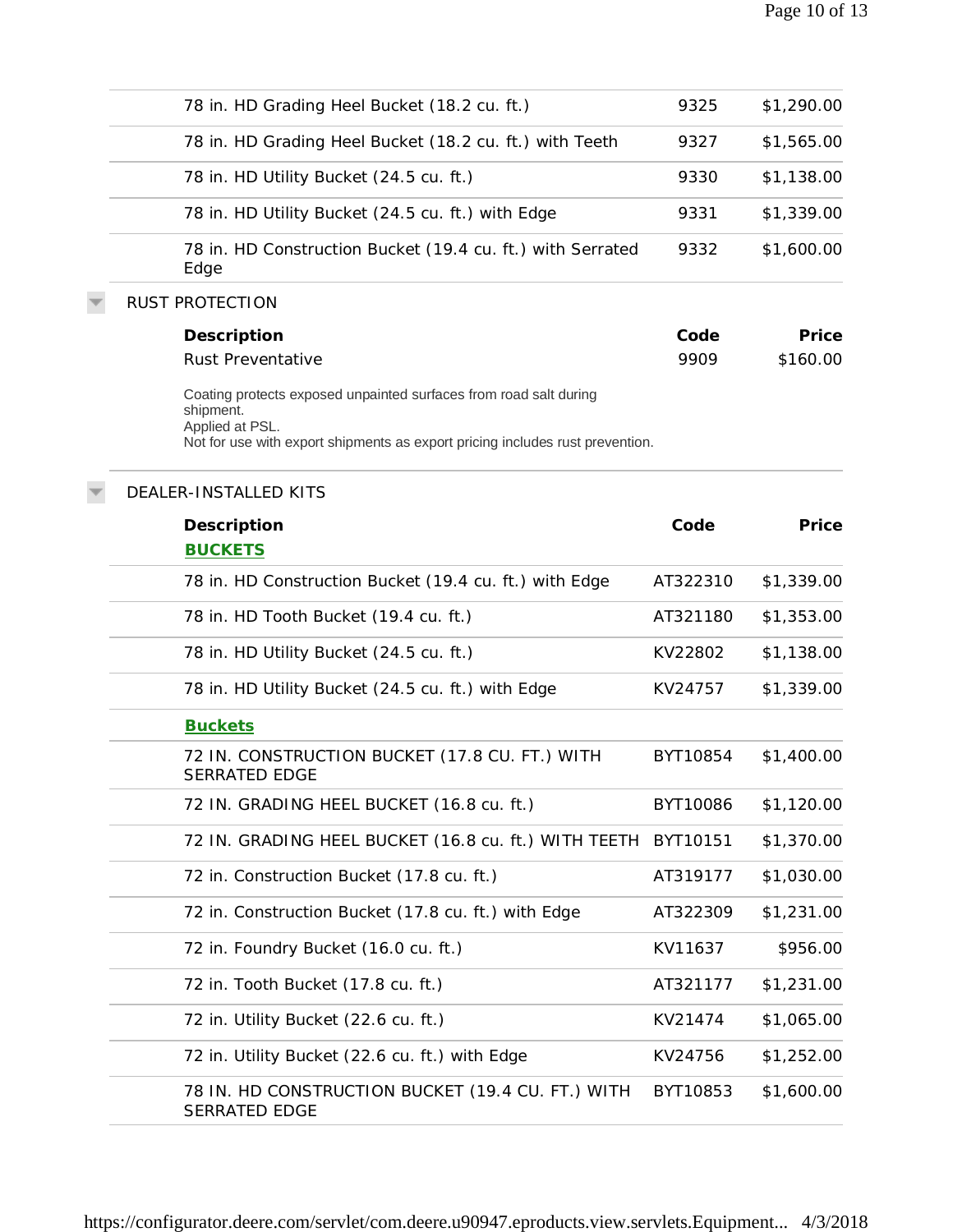| 78 IN. HD GRADING HEEL BUCKET (18.2 cu. Ft.)                                              | BYT10191 | \$1,290.00 |
|-------------------------------------------------------------------------------------------|----------|------------|
| 78 IN. HD GRADING HEEL BUCKET (18.2 cu. Ft.) WITH<br><b>TEETH</b>                         | BYT10328 | \$1,565.00 |
| 78 in. HD Construction Bucket (19.4 cu. ft.)                                              | AT319180 | \$1,149.00 |
| Kits & Accessories                                                                        |          |            |
| Boom Mounted Hose Guide Kit                                                               | AT436025 | \$102.00   |
| [E-series]<br>[G-series: 320G - 333G]                                                     |          |            |
| <b>Kits and Accessories</b>                                                               |          |            |
| 12 Volt Demonstration Kit                                                                 | KV21995  | \$314.00   |
| 3-pin connector                                                                           |          |            |
| <b>Attachment Control</b>                                                                 | BYT10647 | \$685.00   |
| Backhoe Attachment Mounting Kit                                                           | BYT10313 | \$282.00   |
| Beacon Warning Light                                                                      | BYT10048 | \$320.00   |
| <b>Block Heater Kit</b>                                                                   | AT427686 | \$112.00   |
| Bobcat Attachment Harness Adapter Kit                                                     | BYT10661 | \$344.00   |
| Must have the 14 pin attachment connector already installed.                              |          |            |
| <b>Boom Mounted Mirrors</b>                                                               | BYT10168 | \$75.00    |
| Counterweight, Stackable (Single Set)                                                     | AT348835 | \$356.00   |
| Includes 2 - 86 lb weights (39 Kg)                                                        |          |            |
| Deluxe Light Package                                                                      | BYT10648 | \$900.00   |
| Includes 2 additional side lights and LED light bulbs for all exterior<br>machine lights. |          |            |
| EH Joystick Performance Package                                                           | BYT10454 | \$593.00   |
| Engine Air Pre-Cleaner Kit                                                                | AT425357 | \$457.00   |
| Field Kit, Reversing Fan                                                                  | BYT10356 | \$834.00   |
| Kit is compatible with G series models (320G, 324G, 325G, 330G, 331G,<br>332G & 333G).    |          |            |
| Fluid Sampling Field Kit                                                                  | BYT10641 | \$155.00   |
| Foot Throttle Removal Kit                                                                 | AT374642 | \$52.00    |
| <b>HD Rear Grille</b>                                                                     | BYT10058 | \$593.00   |
| Provides protection to cooling package.                                                   |          |            |
| <b>Hazard Warning Lights</b>                                                              | AT431921 | \$127.00   |
|                                                                                           |          |            |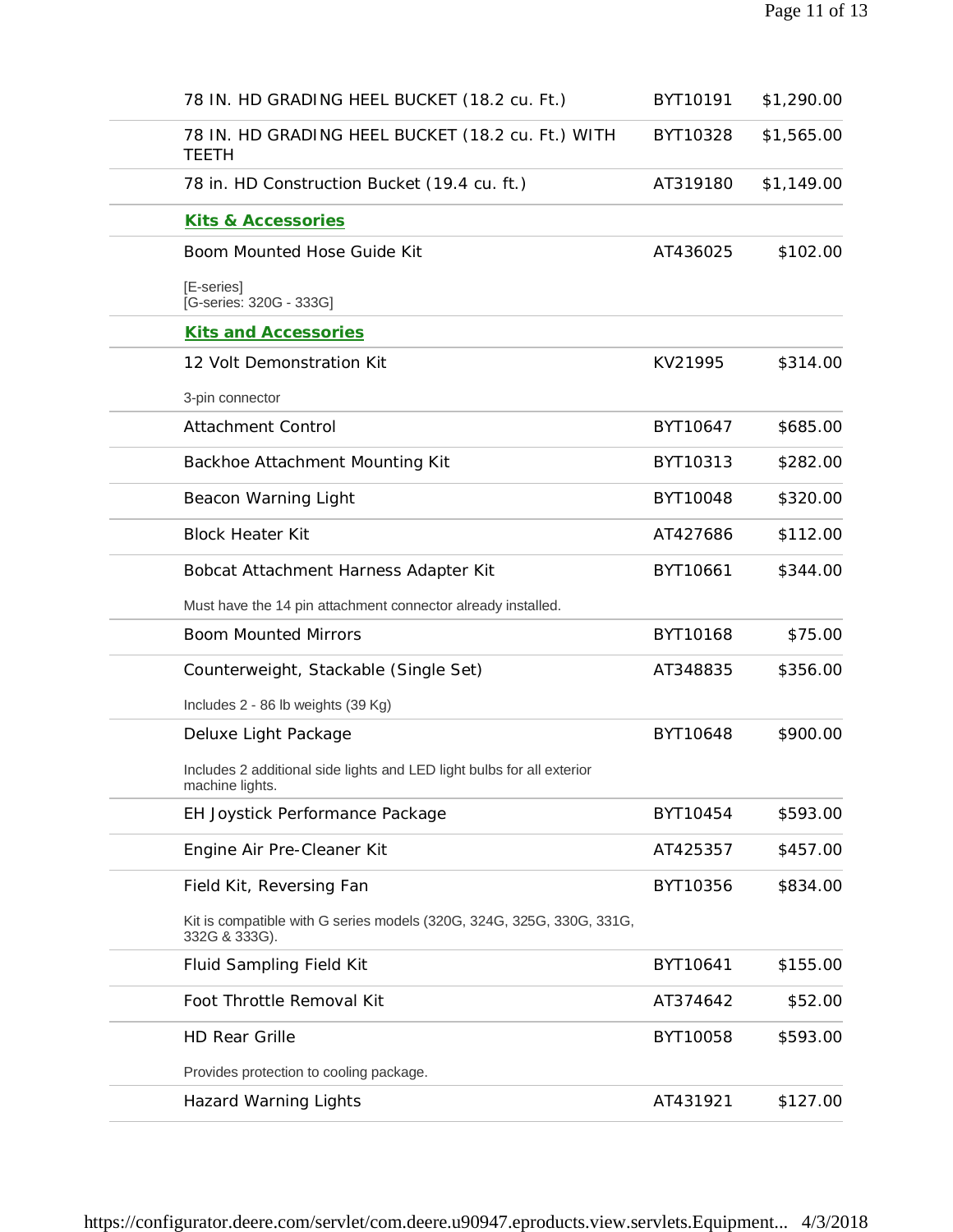| Hydraulic Quick Coupler Adapter Kit                                                                                                              | AT428072 | \$325.00          |
|--------------------------------------------------------------------------------------------------------------------------------------------------|----------|-------------------|
| Adapts Highflow Machine Aux Couplers to Operate Low Flow Attachment.                                                                             |          |                   |
| Joystick Pod Mounted Throttle                                                                                                                    | AT419446 | \$152.00          |
| Radio Field Kit                                                                                                                                  | BYT10062 | \$510.00          |
| Radio, AM/FM with Aux Input and Bluetooth                                                                                                        | BYT10042 | \$575.00          |
| Streaming Bluetooth, no Hands-Free.                                                                                                              |          |                   |
| Rear View Camera                                                                                                                                 | BYT10651 | \$850.00          |
| Includes 5" LCD monitor.                                                                                                                         |          |                   |
| Remote Control Field Kit                                                                                                                         | BYT10646 | \$16,000.00       |
| SMV Sign                                                                                                                                         | BYT10680 | \$77.00           |
| <b>SSM</b>                                                                                                                                       | BYT10650 | \$179.00          |
| Severe Duty Door                                                                                                                                 | BYT10645 | \$3,076.00        |
| Severe Duty Door                                                                                                                                 | BYT10226 | \$3,076.00        |
| Severe Duty Door Hardware Kit                                                                                                                    | BYT10085 | \$170.00          |
| Single Point Support Kit                                                                                                                         | BYT10843 | \$2,824.00        |
| <b>Standard Door</b>                                                                                                                             | BYT10227 | \$1,030.00        |
| Miscellaneous                                                                                                                                    |          |                   |
| 72 in. Bolt-On Cutting Edge                                                                                                                      | T32742   | <b>View Price</b> |
| Operator Environment                                                                                                                             |          |                   |
| Trim Elbow Pad Field Kit                                                                                                                         | AT417600 | \$28.00           |
| <b>Tooth Bars</b>                                                                                                                                |          |                   |
| 72 in. Tooth Bar - 7 Teeth                                                                                                                       | KV11598  | \$510.00          |
| 72 in. Tooth Bar for BOCE - 8 Teeth                                                                                                              | AT347128 | \$733.00          |
| REFERRAL ATTACHMENTS                                                                                                                             |          |                   |
| Description                                                                                                                                      | Code     | Price             |
| <u>G.R.Mfg.</u>                                                                                                                                  |          |                   |
| G.R. Manufacturing, Inc. * Kits listed below must be ordered through John<br>Deere, * F.O.B. Trussville, Alabama * All kits include installation |          |                   |

J.

ł,

l,

 $\overline{\nabla}$ 

Deere. \* F.O.B. Trussville, Alabama \* All kits include installation instructions \* All warranty, repair parts, technical support and assistance, and sales support and assistance will be the responsibility of G.R. Manufacturing, Inc., and will be handled directly between the Dealer and G.R. Manufacturing, Inc. G.R. Manufacturing, Inc. 4800 Commerce Drive Trussville, Alabama 35173 Phone: (800)841-8001 Fax: (205)655-8005

| Auxiliary Hydraulic Line Quick Coupler | AT437326 | \$180.00 |
|----------------------------------------|----------|----------|
|----------------------------------------|----------|----------|